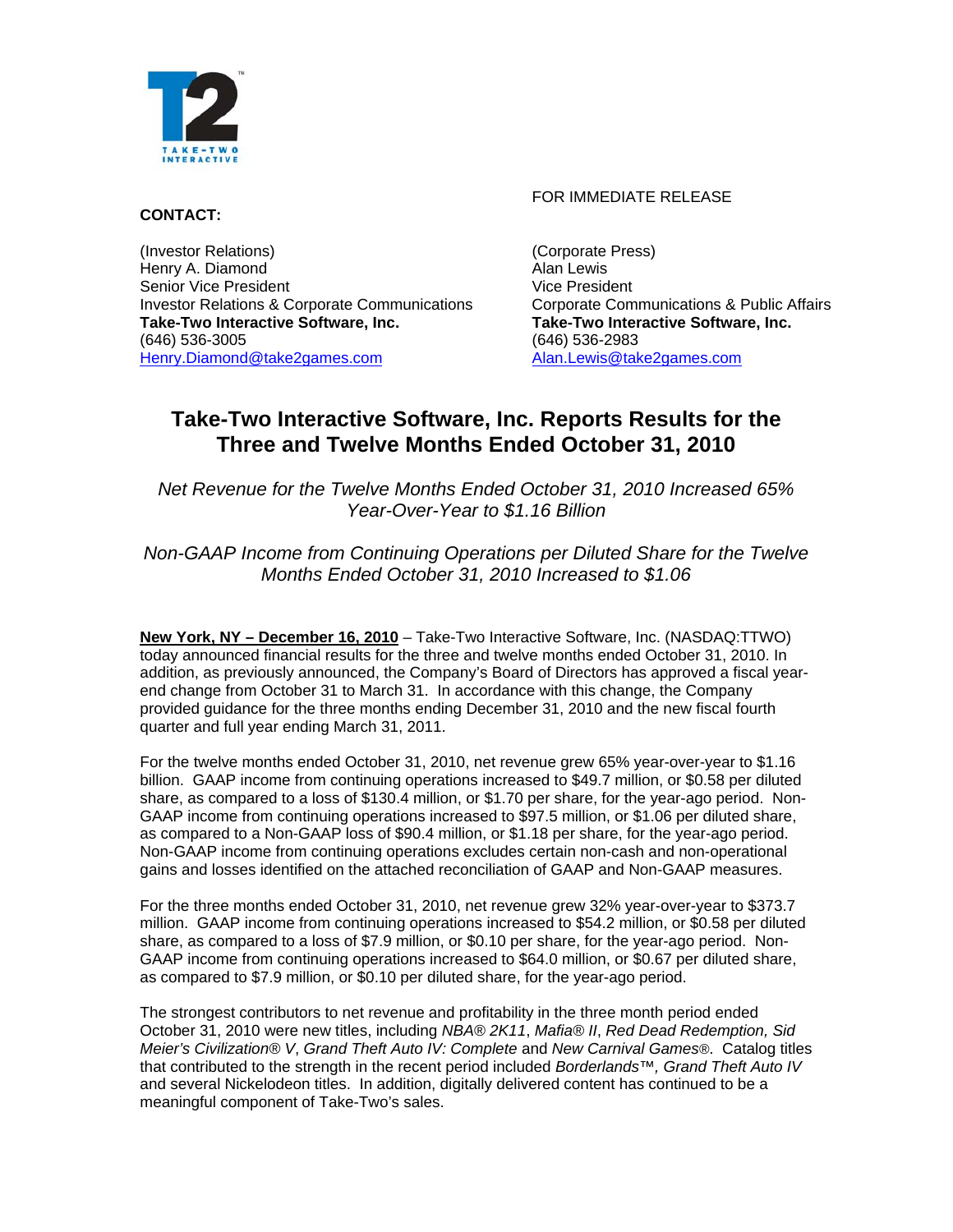### **Management Comments**

Ben Feder, CEO of Take-Two, commented, "We have achieved our goal of profitability in a year without a new release of *Grand Theft Auto*. Our better-than-expected revenue growth and margin expansion were driven by strong demand for our diverse portfolio of games, including the hit new titles *Red Dead Redemption* and *NBA 2K11*, as well as strong sales of catalog titles and digitally delivered content. I am also pleased to report that our 2K Sports division was profitable during the period."

Strauss Zelnick, Chairman of Take-Two, added, "As we finish 2010, our Company is better positioned for success than ever, creatively, operationally and financially. We plan to build on the talents of our world-class creative team to deliver an increasingly diverse portfolio of high-quality titles. We will also pursue opportunities to enter newer areas of the interactive entertainment business, such as digitally delivered content and the expanding Asian and Latin American markets. In addition, we will continue to optimize our efficient operating infrastructure and sound balance sheet to support our future initiatives for profitable growth."

### **Product Highlights**

During the three months ended October 31, 2010:

- Rockstar Games released several downloadable content packs for *Red Dead Redemption*, which has sold-in nearly 8 million units worldwide since launching in May.
- 2K Games launched *Mafia II* and several downloadable content packs for the title.
- 2K Sports launched *NBA 2K11*, which sold-in more than three million units worldwide and received the highest scores in the history of the franchise (89 – Metacritic.com).
- 2K Sports signed pitcher Roy Halladay of the Philadelphia Phillies as the cover athlete for *Major League Baseball 2K11* that will launch in spring 2011.
- 2K Games announced that it will release *Duke Nukem Forever* during calendar year 2011.
- 2K Games' *Sid Meier's Civilization V* launched to critical acclaim and was heralded for advancing the real-time strategy genre.

#### **Financial Guidance**

In connection with the change to its fiscal year-end, Take-Two is providing guidance for the three months ending December 31, 2010 and the fiscal fourth quarter and full year ending March 31, 2011.

|                                                                                               | Three months<br>ending 12/31/2010 | Three months<br>ending 3/31/2011 | <b>Twelve months</b><br>ending 3/31/2011 |
|-----------------------------------------------------------------------------------------------|-----------------------------------|----------------------------------|------------------------------------------|
| Revenue                                                                                       | \$290 to \$315 million            | \$100 to \$150 Million           | \$1.0 to \$1.1 Billion                   |
| <b>Non-GAAP EPS</b>                                                                           | \$0.25 to \$0.35                  | $(\$0.60)$ to $(\$0.50)$         | \$0.50 to \$0.65                         |
| Stock-based<br>compensation<br>expense per share (a)                                          | \$0.06                            | \$0.06                           | \$0.29                                   |
| Non-cash interest<br>expense related to<br>convertible debt (b)                               | \$0.02                            | \$0.02                           | \$0.07                                   |
| <b>Business</b><br>restructuring costs<br>and expenses related<br>to unusual legal<br>matters | \$0.00                            | \$0.00                           | \$0.05                                   |
| Non-cash tax expense                                                                          | \$0.01                            | \$0.01                           | \$0.05                                   |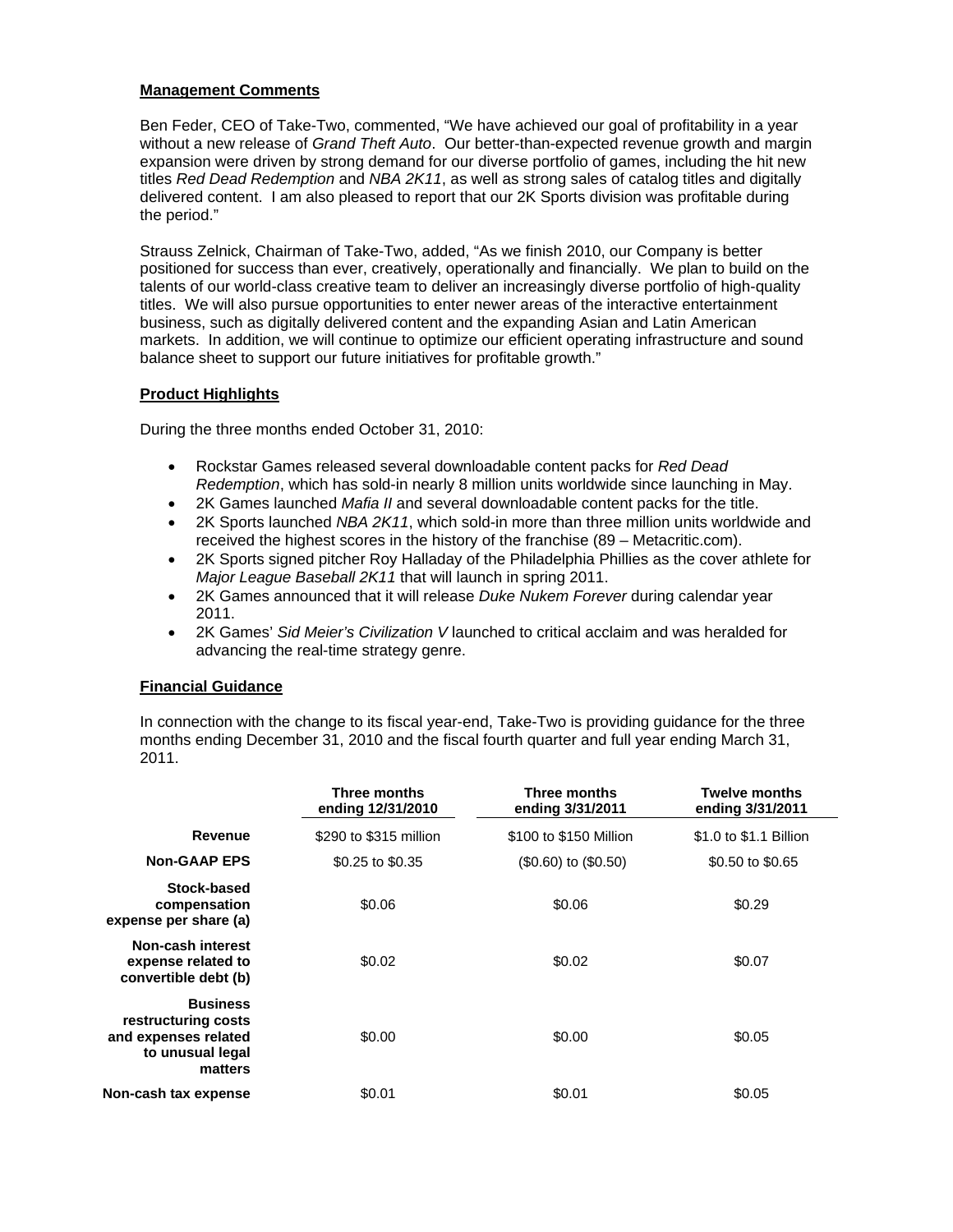- (a) The Company's stock-based compensation expense for the periods above includes the cost of approximately 2 million stock options and 1.5 million shares previously issued to ZelnickMedia that are subject to variable accounting. Actual expense to be recorded in connection with these options and shares is dependent upon several factors, including future changes in Take-Two's stock price.
- (b) The Company adopted a new accounting standard on November 1, 2009 that requires convertible debt to be bifurcated into debt and equity components. As a result of the new standard, the Company has begun to record non-cash interest expense on its convertible notes, in addition to the interest expense already recorded for coupon payments.

Key assumptions and dependencies underlying the Company's guidance include continued consumer acceptance of the Xbox 360, PlayStation 3 and Wii; the ability to develop and publish products that capture market share for these current generation systems while continuing to leverage opportunities on certain prior generation platforms; the timely delivery of the titles detailed in this release; and stable foreign exchange rates.

### **Product Releases**

The following titles released during the three months ended October 31, 2010:

| <b>Title</b>                                                      | <b>Platform</b>                  |
|-------------------------------------------------------------------|----------------------------------|
| BioShock® 2: Minerva's Den (DLC)                                  | Xbox 360, PS3                    |
| BioShock <sup>®</sup> 2: Protector Trials (DLC)                   | Xbox 360, PS3                    |
| Borderlands™: Claptrap's New Robot Revolution (DLC)               | Xbox 360, PS3, PC                |
| Borderlands™ Game of the Year                                     | Xbox 360, PS3, PC                |
| Carnival Games®                                                   | iPhone, iPod touch               |
| Dora's Big Birthday Adventure                                     | Wii, PS2, DS                     |
| Dora's Cooking Club                                               | DS                               |
| Grand Theft Auto IV: Complete                                     | Xbox 360, PS3, PC                |
| Grand Theft Auto: Chinatown Wars HD                               | iPad                             |
| Mafia® II                                                         | Xbox 360, PS3, PC                |
| Mafia II: Jimmy's Vendetta(DLC)                                   | Xbox 360, PS3, PC                |
| Mafia® II: The Betrayal of Jimmy (DLC)                            | PS <sub>3</sub>                  |
| Mega Bloks: Diego's Build and Rescue                              | DS                               |
| <b>New Carnival Games</b>                                         | Wii, DS                          |
| <b>NBA® 2K11</b>                                                  | Xbox 360, PS3, PS2, PSP, Wii, PC |
| <b>NHL® 2K11</b>                                                  | iPhone, iPod touch, Wii          |
| Red Dead Redemption: Legends and Killers Pack (DLC)               | Xbox 360, PS3                    |
| Red Dead Redemption: Liars and Cheats Pack (DLC)                  | Xbox 360, PS3                    |
| Red Dead Redemption: Undead Nightmare Pack (DLC)                  | Xbox 360, PS3                    |
| Sid Meier's Civilization V                                        | <b>PC</b>                        |
| Sid Meier's Civilization V: Babylonian Civilization Pack<br>(DLC) | <b>PC</b>                        |
| Sid Meier's Civilization V: Mongols and Scenario Pack<br>(DLC)    | <b>PC</b>                        |
| Sid Meier's Pirates!™                                             | Wii                              |

The following titles have released to date since November 1, 2010:

| Title                                                                                          | <b>Platform</b>   |
|------------------------------------------------------------------------------------------------|-------------------|
|                                                                                                |                   |
| <b>Grand Theft Auto Trilogy</b>                                                                | Mac               |
| Mafia® II: Joe's Adventures (DLC)                                                              | Xbox 360, PS3, PC |
| Nickelodeon® Fit                                                                               | Wii               |
| Red Dead Redemption: Undead Nightmare (standalone disc)                                        | Xbox 360, PS3     |
| Sid Meier's Civilization V: The Double Civilization and<br>Scenario Pack: Spain and Inca (DLC) | PC.               |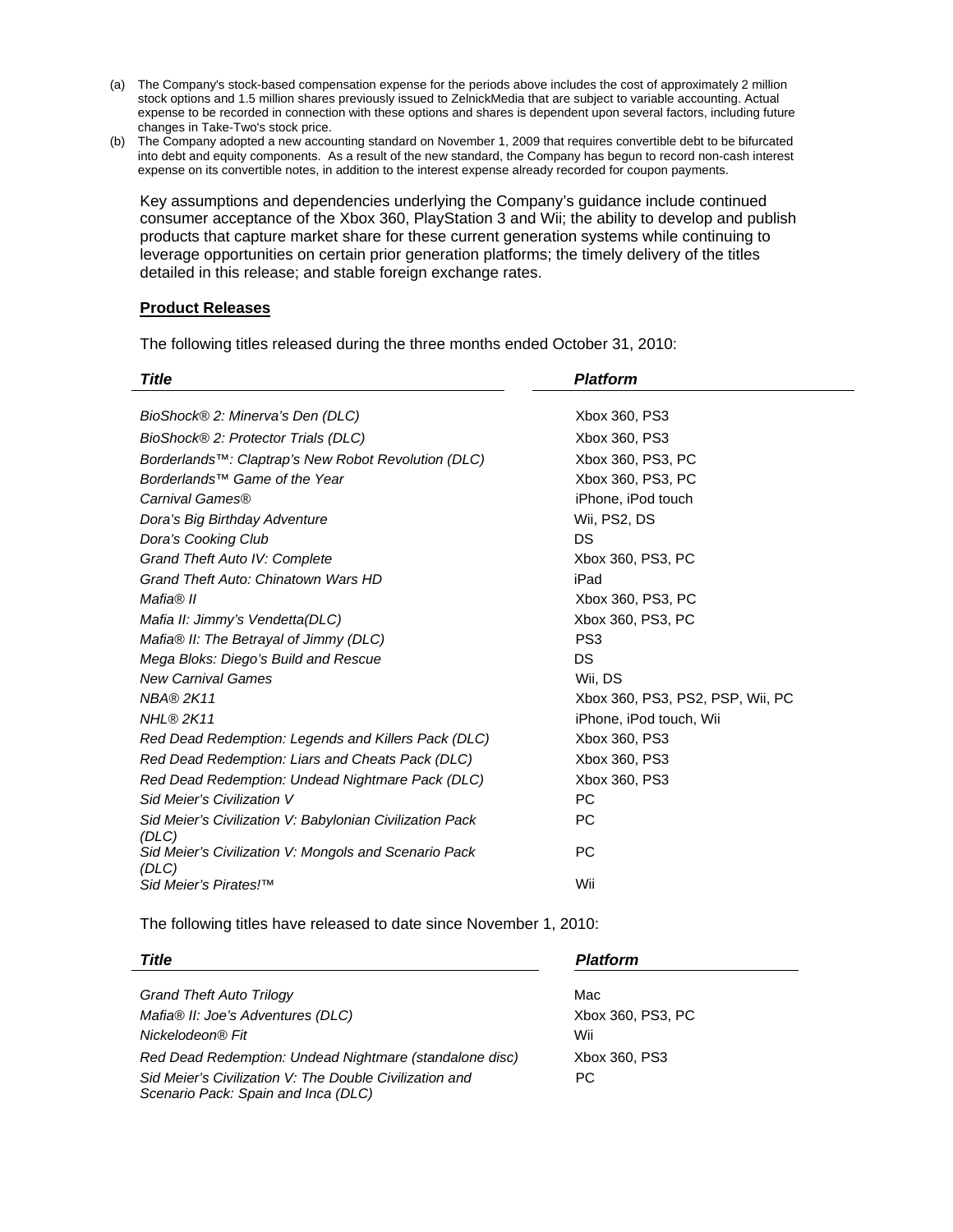Take-Two's lineup of future titles announced to date includes:

| Title                      | <b>Platforms</b>                 | <b>Planned For Release</b> |
|----------------------------|----------------------------------|----------------------------|
| L.A. Noire                 | Xbox 360, PS3                    | Spring 2011                |
| Top Spin 4                 | Xbox 360, PS3, Wii               | <b>Fiscal 4Q 2011</b>      |
| Major League Baseball 2K11 | Xbox 360, PS3, PS2, PSP, Wii, PC | <b>Fiscal 4Q 2011</b>      |
| Duke Nukem Forever         | Xbox 360, PS3, PC                | Calendar Year 2011         |
| Spec Ops: The Line         | Xbox 360, PS3, PC                | Fiscal Year 2012           |
| XCOM                       | Xbox 360, PC                     | Fiscal Year 2012           |
| <b>BioShock® Infinite</b>  | Xbox 360, PS3, PC                | Calendar Year 2012         |

#### **Conference Call**

Take-Two will host a conference call today at 4:30 p.m. Eastern Time to review these results and discuss other topics. The call can be accessed by dialing (877) 407-0984 or (201) 689-8577. A live listen-only webcast of the call will be available by visiting http://ir.take2games.com and a replay will be available following the call at the same location.

#### **Change in Fiscal Year**

On October 25, 2010, the Company's Board of Directors approved a change in the Company's fiscal year end from October 31 to March 31. Accordingly, the Company expects to file a transition report for the five-month transition period of November 1, 2009 to March 31, 2010 on Form 10-KT within 60 days from October 25, 2010.

#### **Non-GAAP Financial Measures**

In addition to reporting unaudited financial results in accordance with U.S. generally accepted accounting principles (GAAP), the Company uses Non-GAAP measures of financial performance that exclude certain non-recurring or non-cash items. Non-GAAP gross profit, income (loss) and earnings (loss) per share are measures that exclude certain non-recurring or non-cash items and should be considered in addition to results prepared in accordance with GAAP. They are not intended to be considered in isolation from, as a substitute for, or superior to, GAAP results. These Non-GAAP financial measures may be different from similarly titled measures used by other companies.

The Company believes that these Non-GAAP financial measures, when taken into consideration with the corresponding GAAP financial measures, are important in gaining an understanding of the Company's ongoing business. These Non-GAAP financial measures also provide for comparative results from period to period. Therefore, the Company believes it is appropriate to exclude certain items as follows:

- *Stock-based compensation* the Company does not consider stock-based compensation charges when evaluating business performance and management does not contemplate stock-based compensation expense in its short- and long-term operating plans.
- *Business reorganization, restructuring and related expenses* the Company does not engage in reorganization activities on a regular basis and therefore believes it is appropriate to exclude business reorganization, restructuring and related expenses from its Non-GAAP financial measures.
- *Gain (loss) on sale of subsidiaries and income (loss) from discontinued operations* the Company does not engage in sales of subsidiaries on a regular basis and therefore believes it is appropriate to exclude such gains (losses) from its Non-GAAP financial measures. As the company is no longer active in its discontinued operations, it believes it is appropriate to exclude income (losses) thereon from its Non-GAAP financial measures.
- *Professional fees and expenses associated with unusual legal and other matters* the Company has incurred expenses for professional fees and has accrued for legal settlements that are outside its ordinary course of business. As a result, the Company has excluded such expenses from its Non-GAAP financial measures.
- *Non-cash interest expense related to convertible debt* as a result of a new accounting standard adopted on November 1, 2009, the Company records non-cash interest expense on its convertible notes, in addition to the interest expense already recorded for coupon payments. The Company excludes the non-cash portion of the interest expense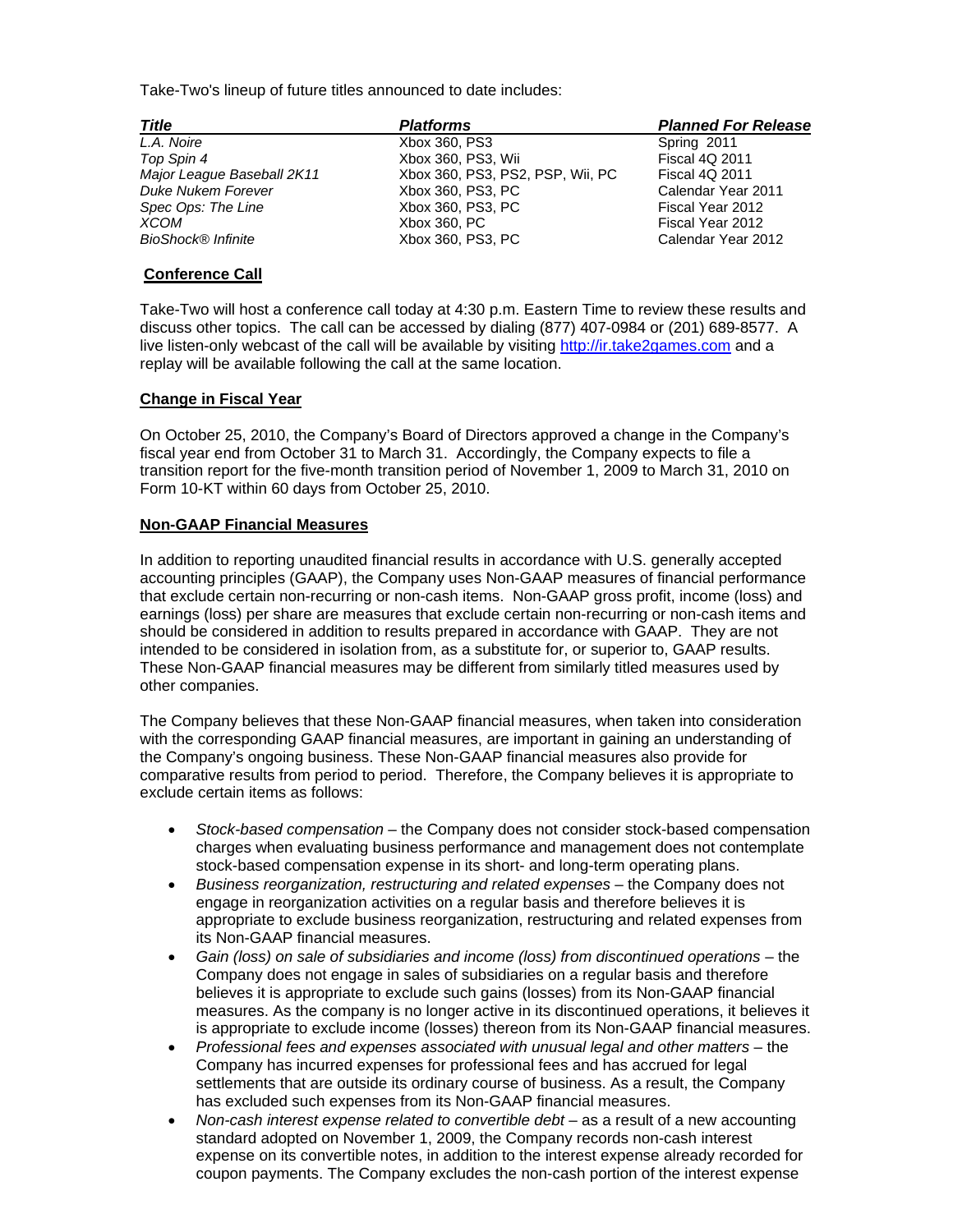from its Non-GAAP financial measures because these amounts are unrelated to its ongoing business operations.

• *Non-cash tax expense for the impact of deferred tax liabilities associated with tax deductible amortization of goodwill and the impact of the cancellation of stock options* – due to the nature of the adjustment as well as the expectation that it will not have any cash impact in the foreseeable future, the Company believes it is appropriate to exclude this expense from its Non-GAAP financial measures*.*

#### *EBITDA and Adjusted EBITDA*

Earnings (loss) before interest, taxes, depreciation and amortization ("EBITDA") is a financial measure not calculated and presented in accordance with U.S. GAAP. Management uses EBITDA adjusted for business reorganization and related expenses ("Adjusted EBITDA"), among other measures, in evaluating the performance of the Company's business units. Adjusted EBITDA is also a significant component of the Company's incentive compensation plans. Adjusted EBITDA should not be considered in isolation from, or as a substitute for, net income/(loss) prepared in accordance with GAAP.

#### *Reclassifications*

Certain prior year amounts have been reclassified to conform to current year presentation.

#### **About Take-Two Interactive Software**

Headquartered in New York City, Take-Two Interactive Software, Inc. is a global developer, marketer and publisher of interactive entertainment software games for the PC, PlayStation®3 and PlayStation®2 computer entertainment systems, PSP® (PlayStation®Portable) system, Xbox 360® video game and entertainment system from Microsoft, Wii™, Nintendo DS™, iPhone®, iPod® touch and iPad™. The Company publishes and develops products through its wholly owned labels Rockstar Games and 2K, which publishes its titles under 2K Games, 2K Sports and 2K Play. The Company's common stock is publicly traded on NASDAQ under the symbol TTWO. For more corporate and product information please visit our website at www.take2games.com.

All trademarks and copyrights contained herein are the property of their respective holders.

#### **Cautionary Note Regarding Forward-Looking Statements**

The statements contained herein which are not historical facts are considered forward-looking statements under federal securities laws and may be identified by words such as "anticipates," "believes," "estimates," "expects," "intends," "plans," "potential," "predicts," "projects," "seeks," "will," or words of similar meaning and include, but are not limited to, statements regarding the outlook for the Company's future business and financial performance. Such forward-looking statements are based on the current beliefs of our management as well as assumptions made by and information currently available to them, which are subject to inherent uncertainties, risks and changes in circumstances that are difficult to predict. Actual outcomes and results may vary materially from these forward-looking statements based on a variety of risks and uncertainties including: our dependence on key management and product development personnel, our dependence on our Grand Theft Auto products and our ability to develop other hit titles for current generation platforms, the timely release and significant market acceptance of our games, the ability to maintain acceptable pricing levels on our games, our ability to raise capital if needed and risks associated with international operations. Other important factors and information are contained in the Company's Annual Report on Form 10-K for the fiscal year ended October 31, 2009, in the section entitled "Risk Factors," as updated in the Company's Quarterly Report on Form 10-Q for the fiscal quarter ended July 31, 2010, and the Company's other periodic filings with the SEC, which can be accessed at www.take2games.com. All forward-looking statements are qualified by these cautionary statements and apply only as of the date they are made. The Company undertakes no obligation to update any forward-looking statement, whether as a result of new information, future events or otherwise.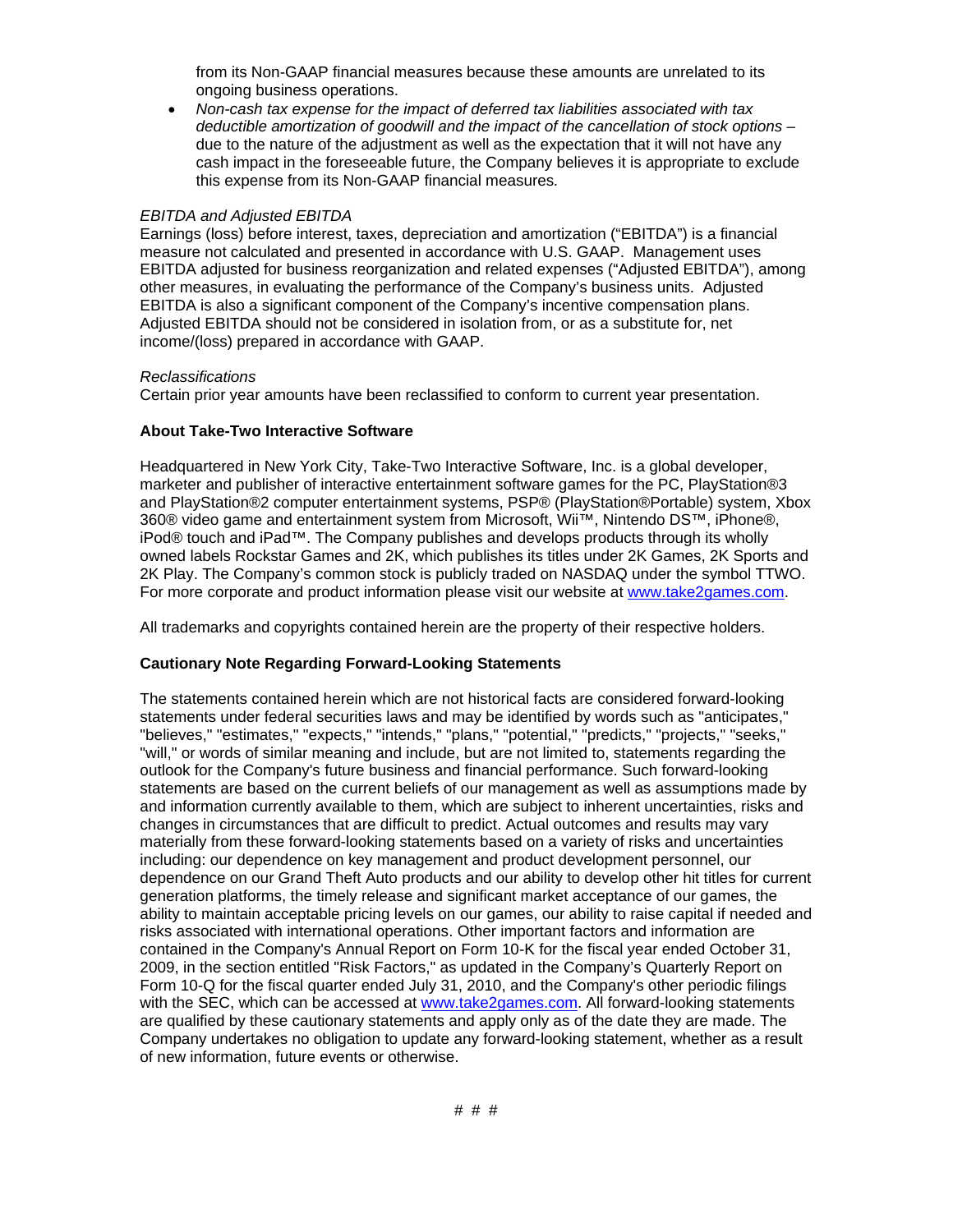**CONDENSED CONSOLIDATED STATEMENTS OF OPERATIONS (Unaudited)**

**(in thousands, except per share amounts)**

|                                                              | Three months ended October 31, |                         |                       | Twelve months ended October 31, |                      |                       |  |  |
|--------------------------------------------------------------|--------------------------------|-------------------------|-----------------------|---------------------------------|----------------------|-----------------------|--|--|
|                                                              | 2010                           |                         | 2009                  | 2010                            |                      | 2009                  |  |  |
|                                                              |                                |                         | $(As adjusted)^{(1)}$ |                                 |                      | $(As adjusted)^{(1)}$ |  |  |
| Net revenue                                                  | \$<br>373,701                  | \$                      | 282,527               | \$<br>1,159,017                 | \$                   | 701,057               |  |  |
| Cost of goods sold:                                          |                                |                         |                       |                                 |                      |                       |  |  |
| Product costs                                                | 106,082                        |                         | 84,900                | 333,372                         |                      | 236,512               |  |  |
| Software development costs and royalties                     | 63,205                         |                         | 47,490                | 202,440                         |                      | 115,960               |  |  |
| Internal royalties                                           | 13,564                         |                         | 27,725                | 99,826                          |                      | 58,224                |  |  |
| Licenses                                                     | 23,200                         |                         | 17,928                | 67,809                          |                      | 56,880                |  |  |
| Total cost of goods sold                                     | 206,051                        |                         | 178,043               | 703,447                         |                      | 467,576               |  |  |
| Gross profit                                                 | 167,650                        |                         | 104,484               | 455,570                         |                      | 233,481               |  |  |
| Selling and marketing                                        | 60,071                         |                         | 50,033                | 191,347                         |                      | 141,962               |  |  |
| General and administrative                                   | 27,672                         |                         | 33,230                | 105,722                         |                      | 130,376               |  |  |
| Research and development                                     | 16,669                         |                         | 14,160                | 62,614                          |                      | 63,748                |  |  |
| Depreciation and amortization                                | 3,794                          |                         | 4,077                 | 15,643                          |                      | 17,574                |  |  |
| Total operating expenses                                     | 108,206                        |                         | 101,500               | 375,326                         |                      | 353,660               |  |  |
| Income (loss) from operations                                | 59,444                         |                         | 2,984                 | 80,244                          |                      | (120, 179)            |  |  |
| Interest and other, net                                      | (848)                          |                         | (2, 486)              | (17, 883)                       |                      | (5, 771)              |  |  |
| Income (loss) from continuing operations before income taxes | 58,596                         |                         | 498                   | 62,361                          |                      | (125,950)             |  |  |
| Provision for income taxes                                   | 4,388                          |                         | 8,359                 | 12,680                          |                      | 4,487                 |  |  |
| Income (loss) from continuing operations                     | 54,208                         |                         | (7, 861)              | 49,681                          |                      | (130, 437)            |  |  |
| Loss from discontinued operations, net of taxes              | (419)                          |                         | (15,660)              | (7,088)                         |                      | (10,017)              |  |  |
| Net income (loss)                                            | \$<br>53,789                   | $\$$                    | (23, 521)             | \$<br>42,593                    | \$                   | (140, 454)            |  |  |
| Earnings (loss) per share:                                   |                                |                         |                       |                                 |                      |                       |  |  |
| Continuing operations                                        | \$<br>0.63                     | \$                      | (0.10)                | \$<br>0.58                      | \$                   | (1.70)                |  |  |
| Discontinued operations                                      | 0.00                           |                         | (0.20)                | (0.08)                          |                      | (0.13)                |  |  |
| Basic earnings (loss) per share                              | \$<br>0.63                     | \$                      | (0.30)                | \$<br>0.50                      | \$                   | (1.83)                |  |  |
| Continuing operations                                        | \$<br>0.58                     | \$                      | (0.10)                | \$<br>0.58                      | \$                   | (1.70)                |  |  |
| Discontinued operations                                      | 0.00                           |                         | (0.20)                | (0.08)                          |                      | (0.13)                |  |  |
| Diluted earnings (loss) per share <sup>(2)</sup>             | \$<br>0.58                     | $\overline{\mathbb{S}}$ | (0.30)                | \$<br>0.50                      | $\sqrt{\frac{2}{5}}$ | (1.83)                |  |  |
| Weighted average shares outstanding: (3)                     |                                |                         |                       |                                 |                      |                       |  |  |
| <b>Basic</b>                                                 | 85,534                         |                         | 77,569                | 84,975                          |                      | 76,815                |  |  |
| Diluted                                                      | 98.461                         |                         | 77,569                | 84,975                          |                      | 76,815                |  |  |

<sup>(1)</sup> As adjusted to reflect the retroactive adoption of new convertible debt accounting guidance and discontinued operations accounting for the sale of Jack of All Games which was completed in February 2010.

 $^{(2)}$  For the three months ended October 31, 2010, diluted EPS has been calculated using the "if-converted" method as a result of the Convertible Senior Notes ("Convertible Notes") issued in June 2009. Net income used for computing diluted EPS has been adjusted by \$3,512 related to interest and debt issuance costs, net of tax. The shares used for computing includes 12,927 shares related to the potential dilution from the Convertible Notes. The "if-converted" method was not used for the other periods presented as the assumed conversion would have been anti-dilutive.

<sup>(3)</sup> Basic and diluted include participating shares of 5,737 and 5,978 for the three and twelve months ended October 31, 2010, respectively.

|                        | Three months ended October 31, | Twelve months ended October 31, |      |      |
|------------------------|--------------------------------|---------------------------------|------|------|
| OTHER INFORMATION      | 2010                           | 2009                            | 2010 | 2009 |
| Geographic revenue mix |                                |                                 |      |      |
| North America          | 59%                            | 62%                             | 62%  | 63%  |
| International          | 41%                            | 38%                             | 38%  | 37%  |
| Platform revenue mix   |                                |                                 |      |      |
| Microsoft Xbox 360     | 34%                            | 53%                             | 42%  | 41%  |
| Sony PlayStation 3     | 38%                            | 21%                             | 37%  | 16%  |
| PC                     | 15%                            | 7%                              | 9%   | 11%  |
| Nintendo Wii           | 5%                             | 5%                              | 5%   | 11%  |
| Sony PSP               | 2%                             | 7%                              | 2%   | 7%   |
| Sony PlayStation 2     | 3%                             | 4%                              | 2%   | 7%   |
| Nintendo DS            | 3%                             | 3%                              | 3%   | 7%   |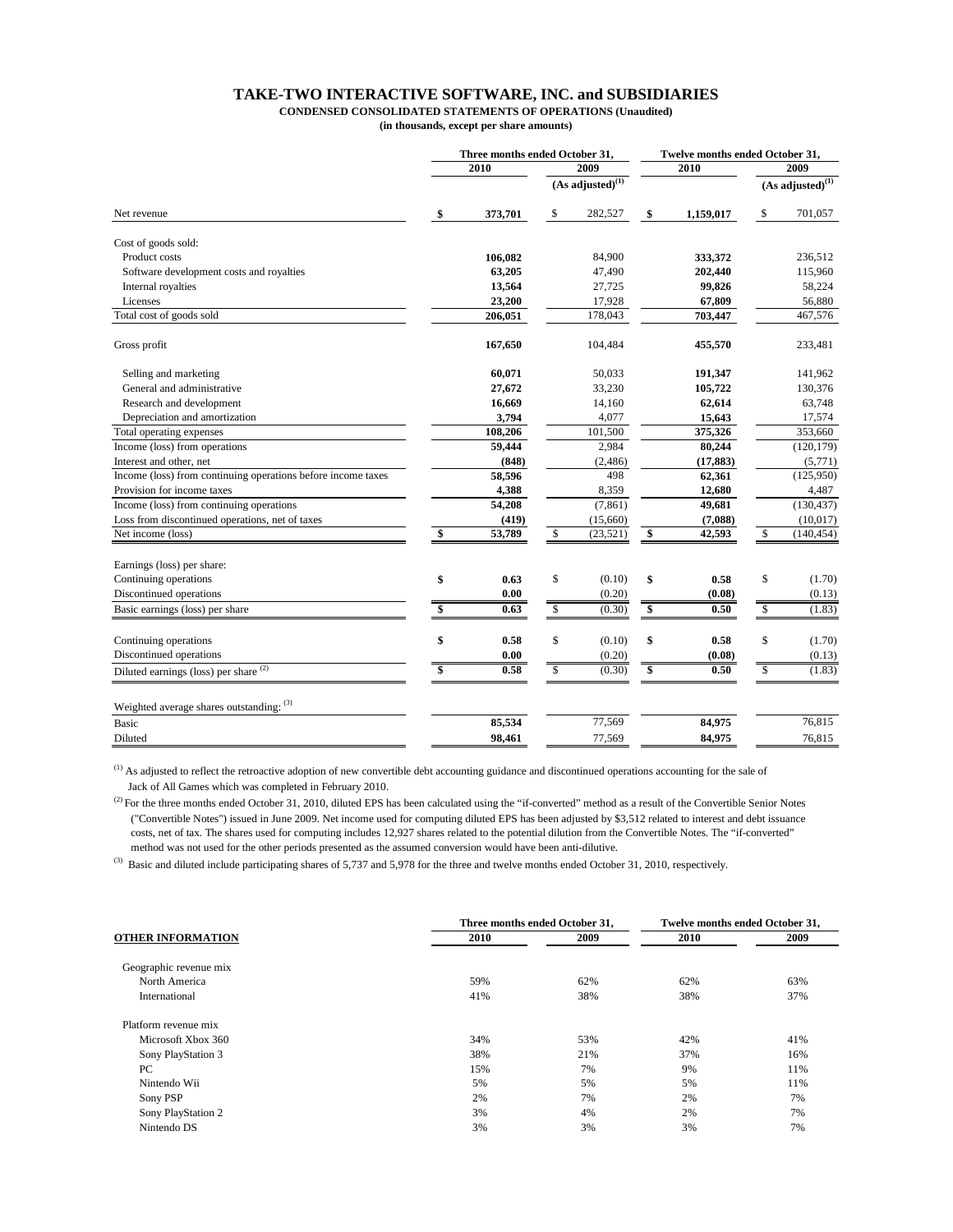**CONDENSED CONSOLIDATED BALANCE SHEETS**

**(in thousands, except per share amounts)**

|                                                                                     | October 31,<br>2010 | October 31,<br>2009   |
|-------------------------------------------------------------------------------------|---------------------|-----------------------|
| <b>ASSETS</b>                                                                       | (Unaudited)         | $(As adjusted)^{(1)}$ |
| Current assets:                                                                     |                     |                       |
| Cash and cash equivalents                                                           | \$<br>251,180       | \$<br>102,083         |
| Accounts receivable, net of allowances of \$62,188 and \$37,191 at October 31, 2010 |                     |                       |
| and October 31, 2009, respectively                                                  | 165,542             | 181,065               |
| Inventory                                                                           | 30,305              | 26,687                |
| Software development costs and licenses                                             | 142,077             | 167,341               |
| Prepaid taxes and taxes receivable                                                  | 8,186               | 8,814                 |
| Prepaid expenses and other                                                          | 79,122              | 47,473                |
| Assets of discontinued operations                                                   |                     | 95,104                |
| Total current assets                                                                | 676,412             | 628,567               |
|                                                                                     |                     |                       |
| Fixed assets, net                                                                   | 22,307              | 27,049                |
| Software development costs and licenses, net of current portion                     | 100,775             | 75,521                |
| Goodwill                                                                            | 221,746             | 220,881               |
| Other intangibles, net                                                              | 19,785              | 23,224                |
| Other assets                                                                        | 7,231               | 31,886                |
| Total assets                                                                        | \$<br>1,048,256     | \$<br>1,007,128       |
| <b>LIABILITIES AND STOCKHOLDERS' EQUITY</b><br>Current liabilities:                 |                     |                       |
| Accounts payable                                                                    | \$<br>73,549        | \$<br>114,379         |
| Accrued expenses and other current liabilities                                      | 213,780             | 172,784               |
| Deferred revenue                                                                    | 10,352              | 6,334                 |
| Liabilities of discontinued operations                                              | 3,794               | 60,796                |
| Total current liabilities                                                           | 301,475             | 354,293               |
| Long-term debt                                                                      | 104,050             | 97,063                |
| Income taxes payable                                                                | 9,201               | 10,146                |
| Deferred income taxes, net                                                          | 9,059               |                       |
| Liabilities of discontinued operations, net of current portion                      | 3,288               |                       |
| <b>Total liabilities</b>                                                            | 427,073             | 461,502               |
| Commitments and contingencies                                                       |                     |                       |
| Stockholders' equity:                                                               |                     |                       |
| Preferred stock, \$.01 par value, 5,000 shares authorized                           |                     |                       |
| Common stock, \$.01 par value, 150,000 shares authorized; 84,611 and 81,925 shares  |                     |                       |
| issued and outstanding at October 31, 2010 and October 31, 2009, respectively       | 846                 | 819                   |
| Additional paid-in capital                                                          | 694,022             | 658,794               |
| Accumulated deficit                                                                 | (79, 586)           | (122, 179)            |
| Accumulated other comprehensive income                                              | 5,901               | 8,192                 |
| Total stockholders' equity                                                          | 621,183             | 545,626               |
| Total liabilities and stockholders' equity                                          | \$<br>1,048,256     | \$<br>1,007,128       |

(1) As adjusted to reflect the following items:

- discontinued operations accounting for the sale of Jack of All Games which was completed in February 2010;

- the retroactive adoption of new convertible debt accounting guidance; and

- the reclassification of certain prior year amounts to conform to current year presentation for comparative purposes.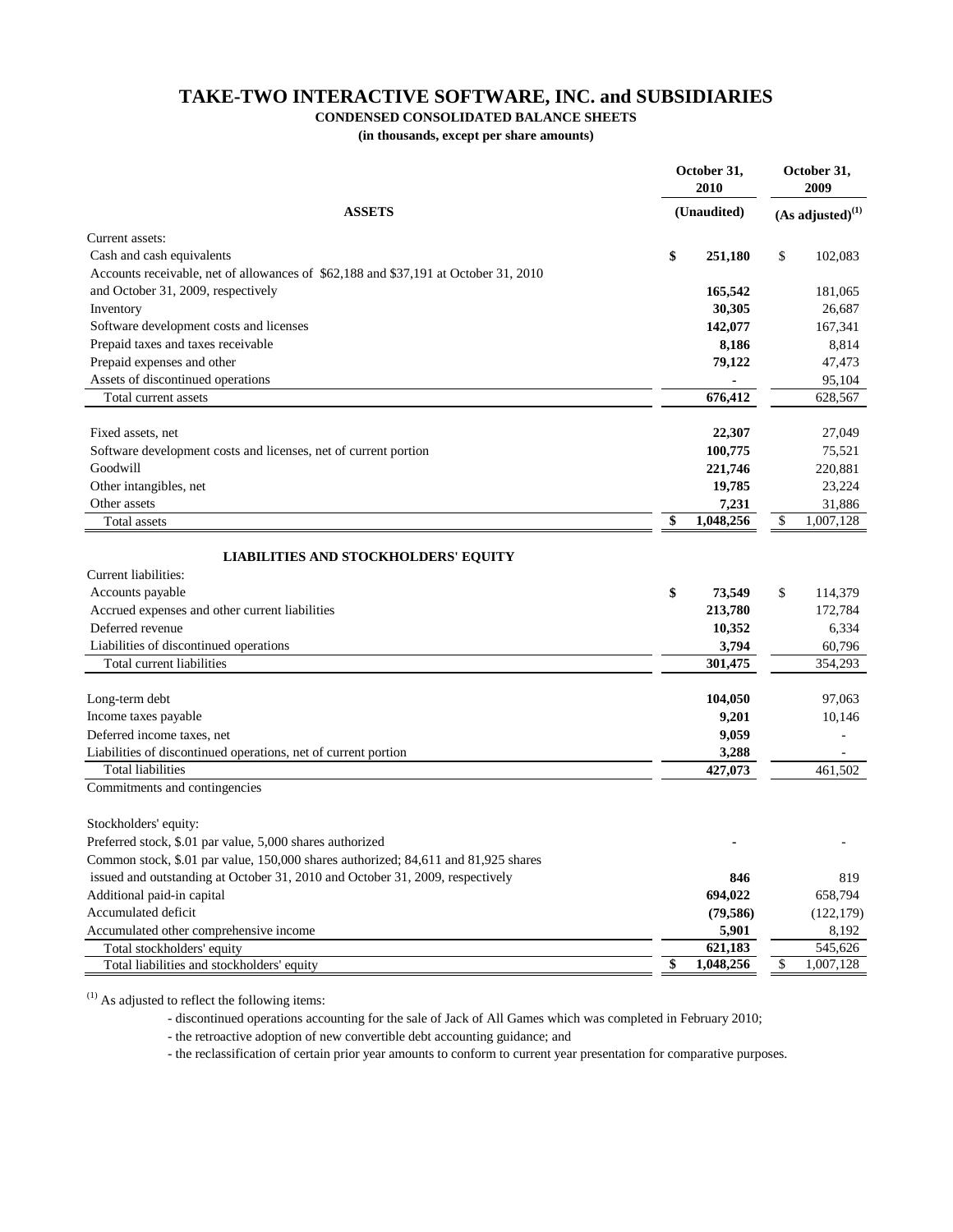# **TAKE-TWO INTERACTIVE SOFTWARE, INC. and SUBSIDIARIES CONDENSED CONSOLIDATED STATEMENTS OF CASH FLOWS (Unaudited)**

**(in thousands)**

|                                                                                           | Twelve months ended October 31, |             |                       |
|-------------------------------------------------------------------------------------------|---------------------------------|-------------|-----------------------|
|                                                                                           | 2010                            |             | 2009                  |
|                                                                                           |                                 |             | $(As adjusted)^{(1)}$ |
| <b>Operating activities:</b>                                                              |                                 |             |                       |
| Net income (loss)                                                                         | \$<br>42,593                    | \$          | (140, 454)            |
| Adjustments to reconcile net loss to net cash provided by (used in) operating activities: |                                 |             |                       |
| Amortization and impairment of software development costs and licenses                    | 158,572                         |             | 105,521               |
| Depreciation and amortization                                                             | 15,643                          |             | 17,574                |
| Income (loss) from discontinued operations                                                | 7,088                           |             | 10,017                |
| Amortization and impairment of intellectual property                                      | 2,340                           |             | 478                   |
| Stock-based compensation                                                                  | 30,387                          |             | 25,933                |
| Loss on sale of subsidiary                                                                | 3,831                           |             |                       |
| Deferred income taxes                                                                     | 2,275                           |             | 3,432                 |
| Amortization of discount on Convertible Notes                                             | 6,987                           |             | 2,655                 |
| Amortization of debt issuance costs                                                       | 1,251                           |             | 852                   |
| Other, net                                                                                | (709)                           |             | (4, 456)              |
| Changes in assets and liabilities, net of effect from purchases of businesses:            |                                 |             |                       |
| Accounts receivable                                                                       | 15,523                          |             | (57, 275)             |
| Inventory                                                                                 | (3,934)                         |             | 11,792                |
| Software development costs and licenses                                                   | (158, 724)                      |             | (164, 828)            |
| Prepaid expenses, other current and other non-current assets                              | (30, 131)                       |             | (309)                 |
| Deferred revenue                                                                          | 4,018                           |             | (49, 829)             |
| Accounts payable, accrued expenses, income taxes payable and other liabilities            | 22,107                          |             | 13,728                |
| Net cash (used in) provided by discontinued operations                                    | (2,948)                         |             | 14,965                |
| Net cash provided by (used in) operating activities                                       | 116,169                         |             | (210, 204)            |
| <b>Investing activities:</b>                                                              |                                 |             |                       |
| Purchase of fixed assets                                                                  | (10, 158)                       |             | (11, 176)             |
| Cash received from sale of subsidiary                                                     | 5,587                           |             |                       |
| Net cash provided by sale of discontinued operations                                      | 37,250                          |             |                       |
| Payments in connection with business combinations                                         | (1,991)                         |             | (5,813)               |
| Net cash provided by (used in) investing activities                                       | 30,688                          |             | (16,989)              |
| <b>Financing activities:</b>                                                              |                                 |             |                       |
| Proceeds from exercise of employee stock options                                          | 53                              |             | 22                    |
| Net payments on line of credit                                                            |                                 |             | (70,000)              |
| Proceeds from issuance of Convertible Notes                                               |                                 |             | 138,000               |
| Purchase of convertible note hedges                                                       |                                 |             | (43,592)              |
| Issuance of warrants to purchase common stock                                             |                                 |             | 26,342                |
| Payment of debt issuance costs                                                            |                                 |             | (4,984)               |
| Net cash provided by financing activities                                                 | 53                              |             | 45,788                |
| Effects of exchange rates on cash and cash equivalents                                    | 2,187                           |             | 3,211                 |
| Net increase (decrease) in cash and cash equivalents                                      | 149,097                         |             | (178, 194)            |
| Cash and cash equivalents, beginning of year                                              | 102,083                         |             | 280,277               |
| Cash and cash equivalents, end of period                                                  | \$<br>251,180                   | $\mathbb S$ | 102,083               |

 $^{(1)}$  As adjusted to reflect the following items:

- the sale of Jack of All Games which was completed in February 2010;

- the retroactive adoption of new convertible debt accounting guidance; and

- the reclassification of certain prior year amounts to conform to current year presentation for comparative purposes.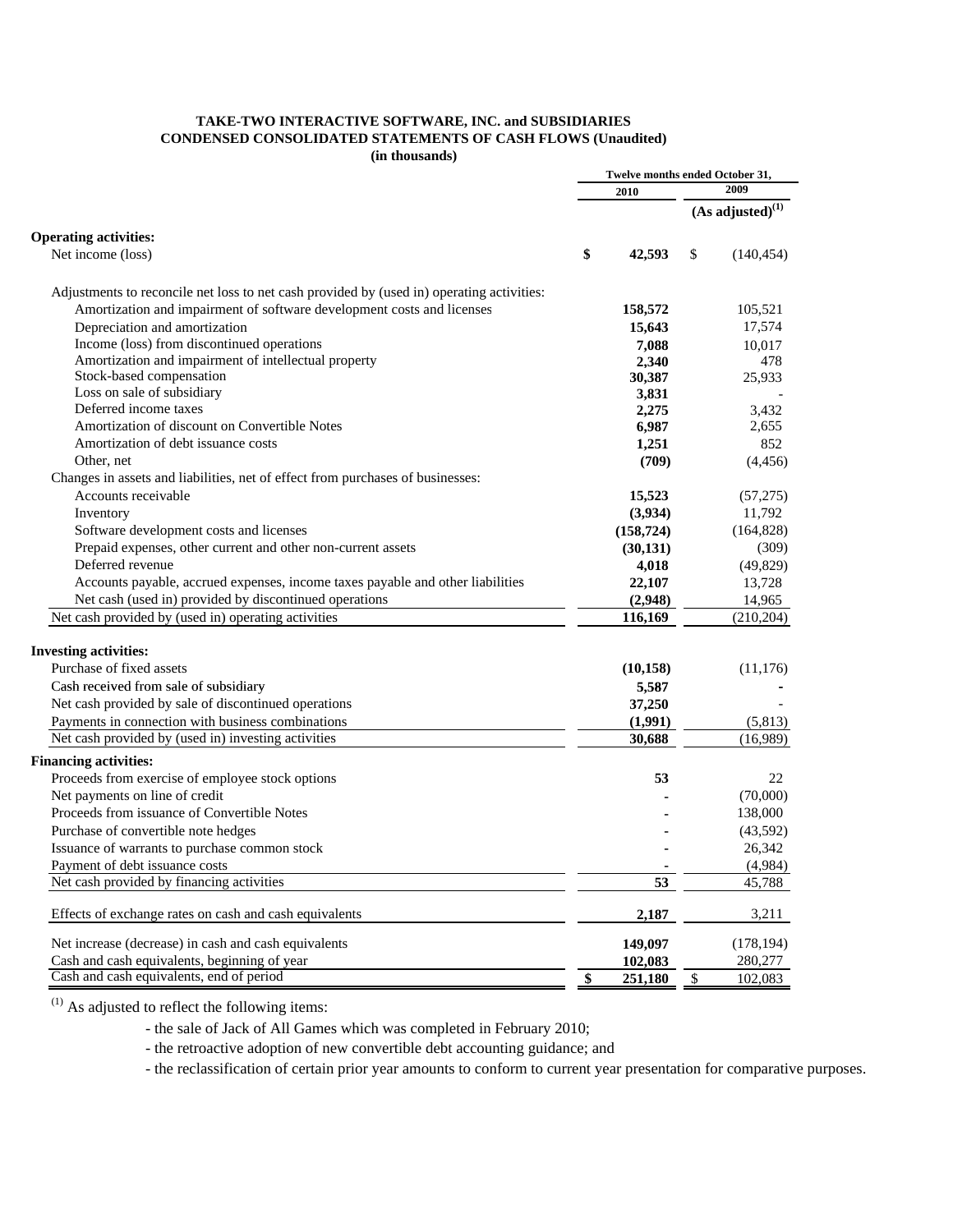**Non-GAAP CONDENSED CONSOLIDATED STATEMENT OF OPERATIONS (Unaudited)**

**(in thousands, except per share amounts)**

|                                                              |                         |            |                                  |              |                                | <b>Non-GAAP Reconciling Items</b> |             |                  |              |                          |              |                   |              |                                         |
|--------------------------------------------------------------|-------------------------|------------|----------------------------------|--------------|--------------------------------|-----------------------------------|-------------|------------------|--------------|--------------------------|--------------|-------------------|--------------|-----------------------------------------|
|                                                              | Three months            |            |                                  | Professional |                                |                                   |             | <b>Business</b>  |              | Non-GAAP three           |              |                   |              |                                         |
|                                                              | ended October 31,       |            | <b>Discontinued</b>              |              | fees and<br><b>Stock-based</b> |                                   |             | Non-cash         | Non-cash     |                          |              |                   |              | reorganization months ended October 31, |
|                                                              | 2010                    |            | operations                       |              | legal matters                  | compensation                      |             | interest expense | tax expense  |                          |              | and related       |              | 2010                                    |
| Net revenue                                                  | \$                      | 373,701 \$ | $\sim$                           | \$           |                                | \$                                | \$          |                  | \$           | ×.                       | $\mathbb{S}$ | $\sim$            | \$           | 373,701                                 |
| Cost of goods sold:                                          |                         |            |                                  |              |                                |                                   |             |                  |              |                          |              |                   |              |                                         |
| Product costs                                                |                         | 106,082    |                                  |              |                                | $\sim$                            |             |                  |              |                          |              |                   |              | 106,082                                 |
| Software development costs and royalties                     |                         | 63,205     |                                  |              |                                | (2, 456)                          |             |                  |              |                          |              |                   |              | 60,749                                  |
| Internal royalties                                           |                         | 13,564     |                                  |              |                                | $\sim$                            |             |                  |              |                          |              |                   |              | 13,564                                  |
| Licenses                                                     |                         | 23,200     | $\sim$                           |              | $\sim$                         | $\sim$                            |             |                  | ٠            |                          |              | ٠                 |              | 23,200                                  |
| Total cost of goods sold                                     |                         | 206,051    | $\sim$                           |              | $\sim$                         | (2, 456)                          |             | $\overline{a}$   | ÷.           |                          |              | ×.                |              | 203,595                                 |
| Gross profit                                                 |                         | 167,650    |                                  |              |                                | 2,456                             |             |                  |              |                          |              |                   |              | 170,106                                 |
| Selling and marketing                                        |                         | 60,071     |                                  |              | ×.                             | (1,076)                           |             |                  |              |                          |              |                   |              | 58,995                                  |
| General and administrative                                   |                         | 27,672     |                                  |              | (138)                          | (2,227)                           |             |                  |              |                          |              | ×.                |              | 25,307                                  |
| Research and development                                     |                         | 16,669     |                                  |              | ä,                             | (1,000)                           |             |                  |              |                          |              | (474)             |              | 15,195                                  |
| Depreciation and amortization                                |                         | 3,794      | $\sim$                           |              | $\overline{\phantom{a}}$       | $\sim$                            |             |                  | ×            |                          |              | $\sim$            |              | 3,794                                   |
| Total operating expenses                                     |                         | 108,206    | $\sim$                           |              | (138)                          | (4,303)                           |             | ÷.               |              | $\overline{\phantom{a}}$ |              | (474)             |              | 103,291                                 |
| Income (loss) from operations                                |                         | 59,444     |                                  |              | 138                            | 6,759                             |             |                  |              |                          |              | 474               |              | 66,815                                  |
| Interest and other, net                                      |                         | (848)      | $\sim$                           |              | $\overline{\phantom{a}}$       | $\sim$                            |             | 1,833            |              | $\overline{\phantom{a}}$ |              | $\sim$            |              | 985                                     |
| Income (loss) from continuing operations before income taxes |                         | 58,596     |                                  |              | 138                            | 6,759                             |             | 1,833            |              | ÷.                       |              | 474               |              | 67,800                                  |
| Provision for income taxes                                   |                         | 4,388      |                                  |              |                                |                                   |             |                  |              | (561)                    |              |                   |              | 3,827                                   |
| Income (loss) from continuing operations                     |                         | 54,208     |                                  |              | 138                            | 6,759                             |             | 1,833            |              | 561                      |              | 474               |              | 63,973                                  |
| Loss from discontinued operations, net of taxes              |                         | (419)      | 419                              |              |                                |                                   |             |                  |              |                          |              |                   |              |                                         |
| Net income (loss)                                            | $\mathbf S$             | 53,789     | $\mathbb{S}$                     | 419 \$       | 138                            | $\mathbf{\hat{s}}$<br>6,759       | $\mathbf S$ | 1,833            | $\mathbb{S}$ | 561                      | $\mathbf{s}$ | 474 \$            |              | 63,973                                  |
| Earnings (loss) per share:*                                  |                         |            |                                  |              |                                |                                   |             |                  |              |                          |              |                   |              |                                         |
| Basic earnings (loss) per share                              | $\overline{\mathbf{s}}$ | 0.63       | $0.00\  \  \,$ \$<br>$\mathbf S$ |              | 0.00                           | $\mathbf S$                       | $0.08-5$    | 0.02             | $\mathbb{S}$ | 0.01                     | - S          | 0.01S             |              | 0.75                                    |
| Diluted earnings (loss) per share <sup>(1)</sup>             | $\mathbb{S}$            | $0.58$ \$  | 0.00 S                           |              | 0.00                           | \$                                | 0.07 S      | $0.02$ \$        |              | $0.01 \quad$ \$          |              | $0.00\  \  \,$ \$ |              | 0.67                                    |
| Weighted average shares outstanding <sup>(2)</sup>           |                         |            |                                  |              |                                |                                   |             |                  |              |                          |              |                   |              |                                         |
| Basic                                                        |                         | 85,534     | 85,534                           |              | 85,534                         | 85,534                            |             | 85,534           | 85,534       |                          |              | 85,534            |              | 85,534                                  |
| Diluted                                                      |                         | 98,461     | 98,461                           |              | 98,461                         | 98,461                            |             | 98,461           | 98,461       |                          |              | 98,461            |              | 98,461                                  |
| <b>EBITDA:</b>                                               |                         |            |                                  |              |                                |                                   |             |                  |              |                          |              |                   |              |                                         |
| Income (loss) from continuing operations before income taxes | \$                      | 58,596     |                                  |              |                                |                                   |             |                  |              |                          |              |                   | \$           | 67,800                                  |
| Interest                                                     |                         | 4,121      |                                  |              |                                |                                   |             |                  |              |                          |              |                   |              | 2,288                                   |
| Depreciation and amortization                                |                         | 3,794      |                                  |              |                                |                                   |             |                  |              |                          |              |                   |              | 3,794                                   |
| <b>EBITDA</b>                                                | $\mathbb{S}$            | 66,511     |                                  |              |                                |                                   |             |                  |              |                          |              |                   | $\mathbf{s}$ | 73,882                                  |
| Add: Business reorganization and related                     |                         | 474        |                                  |              |                                |                                   |             |                  |              |                          |              |                   |              | $\sim$                                  |
| <b>Adjusted EBITDA</b>                                       | $\mathbf S$             | 66.985     |                                  |              |                                |                                   |             |                  |              |                          |              |                   | $\mathbf{s}$ | 73,882                                  |

**\*Earnings (loss) per share ("EPS") may not add due to rounding**

(1) For the three months ended October 31, 2010, diluted EPS has been calculated using the "if-converted" method as a result of the Convertible Senior Notes ("Convertible Notes") issued in June 2009. Non-GAAP net income used for computing non-GAAP diluted EPS has been adjusted by \$1,680 and GAAP net income used for computing GAAP diluted EPS has been adjusted by \$3,512 related to interest and debt  **issuance costs, net of tax. The shares used for computing includes 12,927 shares related to the potential dilution from the Convertible Notes.** 

**(2) Basic and diluted include participating shares of 5,737.**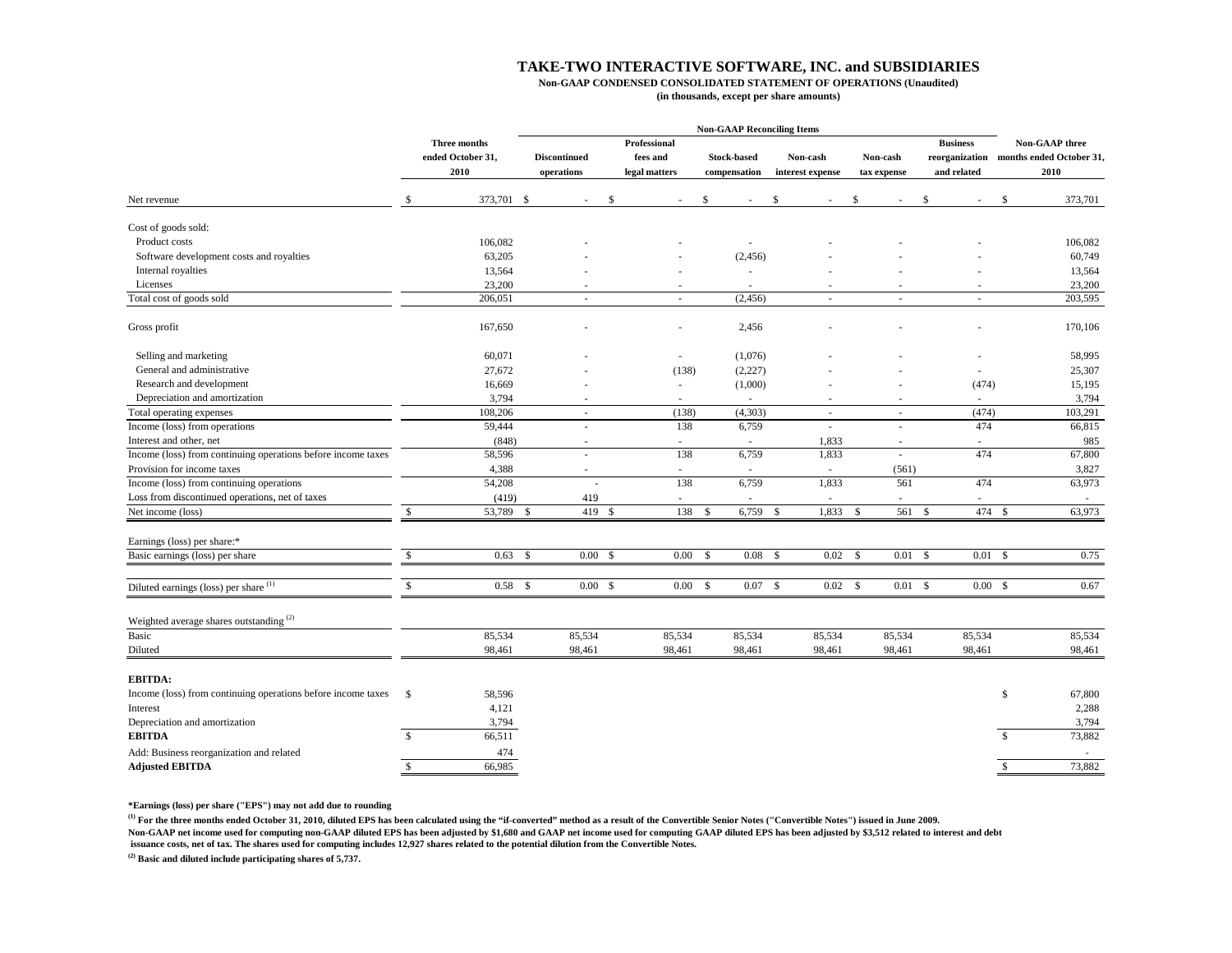**Non-GAAP CONDENSED CONSOLIDATED STATEMENT OF OPERATIONS (Unaudited)**

**(in thousands, except per share amounts)**

|                                                              |               |                   |               |                     |               |               | <b>Non-GAAP Reconciling Items</b> |                       |             |             |              |                          |  |
|--------------------------------------------------------------|---------------|-------------------|---------------|---------------------|---------------|---------------|-----------------------------------|-----------------------|-------------|-------------|--------------|--------------------------|--|
|                                                              |               | Three months      |               |                     | Professional  |               |                                   |                       |             |             |              | Non-GAAP three           |  |
|                                                              |               | ended October 31, |               | <b>Discontinued</b> | fees and      |               | <b>Stock-based</b>                | Non-cash              |             | Non-cash    |              | nonths ended October 31. |  |
|                                                              |               | 2009              |               | operations          | legal matters |               | compensation                      | interest expense      |             | tax expense |              | 2009                     |  |
| Net revenue                                                  | $\mathcal{S}$ | 282,527           | <sup>\$</sup> |                     | \$            | <sup>\$</sup> | $\overline{\phantom{a}}$          | $\mathbb{S}$<br>ä,    | \$          | ä,          | \$           | 282,527                  |  |
| Cost of goods sold:                                          |               |                   |               |                     |               |               |                                   |                       |             |             |              |                          |  |
| Product costs                                                |               | 84,900            |               |                     |               |               |                                   |                       |             |             |              | 84,900                   |  |
| Software development costs and royalties                     |               | 47,490            |               |                     |               |               | (2, 415)                          |                       |             |             |              | 45,075                   |  |
| Internal royalties                                           |               | 27,725            |               |                     |               |               |                                   |                       |             |             |              | 27,725                   |  |
| Licenses                                                     |               | 17,928            |               |                     |               |               | $\sim$                            |                       |             |             |              | 17,928                   |  |
| Total cost of goods sold                                     |               | 178,043           |               | $\sim$              | ×.            |               | (2, 415)                          | ä,                    |             | ä,          |              | 175,628                  |  |
| Gross profit                                                 |               | 104,484           |               |                     |               |               | 2,415                             |                       |             |             |              | 106,899                  |  |
| Selling and marketing                                        |               | 50,033            |               |                     |               |               | (1, 135)                          |                       |             |             |              | 48,898                   |  |
| General and administrative                                   |               | 33,230            |               |                     | (98)          |               | (5,118)                           |                       |             |             |              | 28,014                   |  |
| Research and development                                     |               | 14,160            |               |                     |               |               | (1,151)                           |                       |             |             |              | 13,009                   |  |
| Depreciation and amortization                                |               | 4,077             |               |                     |               |               | $\sim$                            |                       |             |             |              | 4,077                    |  |
| Total operating expenses                                     |               | 101,500           |               | ÷.                  | (98)          |               | (7, 404)                          | ä,                    |             | ä,          |              | 93,998                   |  |
| Income (loss) from operations                                |               | 2,984             |               | $\mathbf{r}$        | 98            |               | 9,819                             | ÷.                    |             | L,          |              | 12,901                   |  |
| Interest and other, net                                      |               | (2,486)           |               |                     |               |               | $\overline{\phantom{a}}$          | 1,532                 |             | ÷,          |              | (954)                    |  |
| Income (loss) from continuing operations before income taxes |               | 498               |               |                     | 98            |               | 9,819                             | 1,532                 |             |             |              | 11,947                   |  |
| Provision for income taxes                                   |               | 8,359             |               |                     |               |               |                                   |                       |             | (4, 319)    |              | 4,040                    |  |
| Income (loss) from continuing operations                     |               | (7, 861)          |               | ÷.                  | 98            |               | 9,819                             | 1,532                 |             | 4,319       |              | 7,907                    |  |
| Loss from discontinued operations, net of taxes              |               | (15,660)          |               | 15,660              |               |               |                                   |                       |             |             |              |                          |  |
| Net income (loss)                                            | $\mathbb S$   | $(23,521)$ \$     |               | 15,660 \$           | 98            | $\mathbb{S}$  | 9,819                             | $\mathbb{S}$<br>1,532 | $\mathbf S$ | 4,319       | $\mathbb{S}$ | 7,907                    |  |
| Earnings (loss) per share:*                                  |               |                   |               |                     |               |               |                                   |                       |             |             |              |                          |  |
| Basic earnings (loss) per share                              | $\sqrt{S}$    | $(0.30)$ \$       |               | 0.19S               | $0.00\,$      | $\mathbb{S}$  | 0.12                              | 0.02<br>$\mathbb{S}$  | -S          | 0.05        | $\mathbb{S}$ | 0.10                     |  |
| Diluted earnings (loss) per share                            | $\mathbb{S}$  | $(0.30)$ \$       |               | 0.19S               | 0.00 S        |               | $0.12 \quad$ \$                   | $0.02 \quad$ \$       |             | 0.05        | -\$          | 0.10                     |  |
| Weighted average shares outstanding (1)                      |               |                   |               |                     |               |               |                                   |                       |             |             |              |                          |  |
| Basic                                                        |               | 77,569            |               | 82,269              | 82,269        |               | 82,269                            | 82,269                |             | 82,269      |              | 82,269                   |  |
| Diluted                                                      |               | 77,569            |               | 82,269              | 82,269        |               | 82,269                            | 82,269                |             | 82,269      |              | 82,269                   |  |
| <b>EBITDA:</b>                                               |               |                   |               |                     |               |               |                                   |                       |             |             |              |                          |  |
| Income (loss) from continuing operations before income taxes | \$            | 498               |               |                     |               |               |                                   |                       |             |             | \$           | 11,947                   |  |
| Interest                                                     |               | 3,720             |               |                     |               |               |                                   |                       |             |             |              | 2,188                    |  |
| Depreciation and amortization                                |               | 4,077             |               |                     |               |               |                                   |                       |             |             |              | 4,077                    |  |
| <b>EBITDA</b>                                                | $\mathbb{S}$  | 8.295             |               |                     |               |               |                                   |                       |             |             | $\mathbf S$  | 18,212                   |  |

**\*Earnings (loss) per share may not add due to rounding**

**(1) Basic and diluted include participating shares of 4,700.**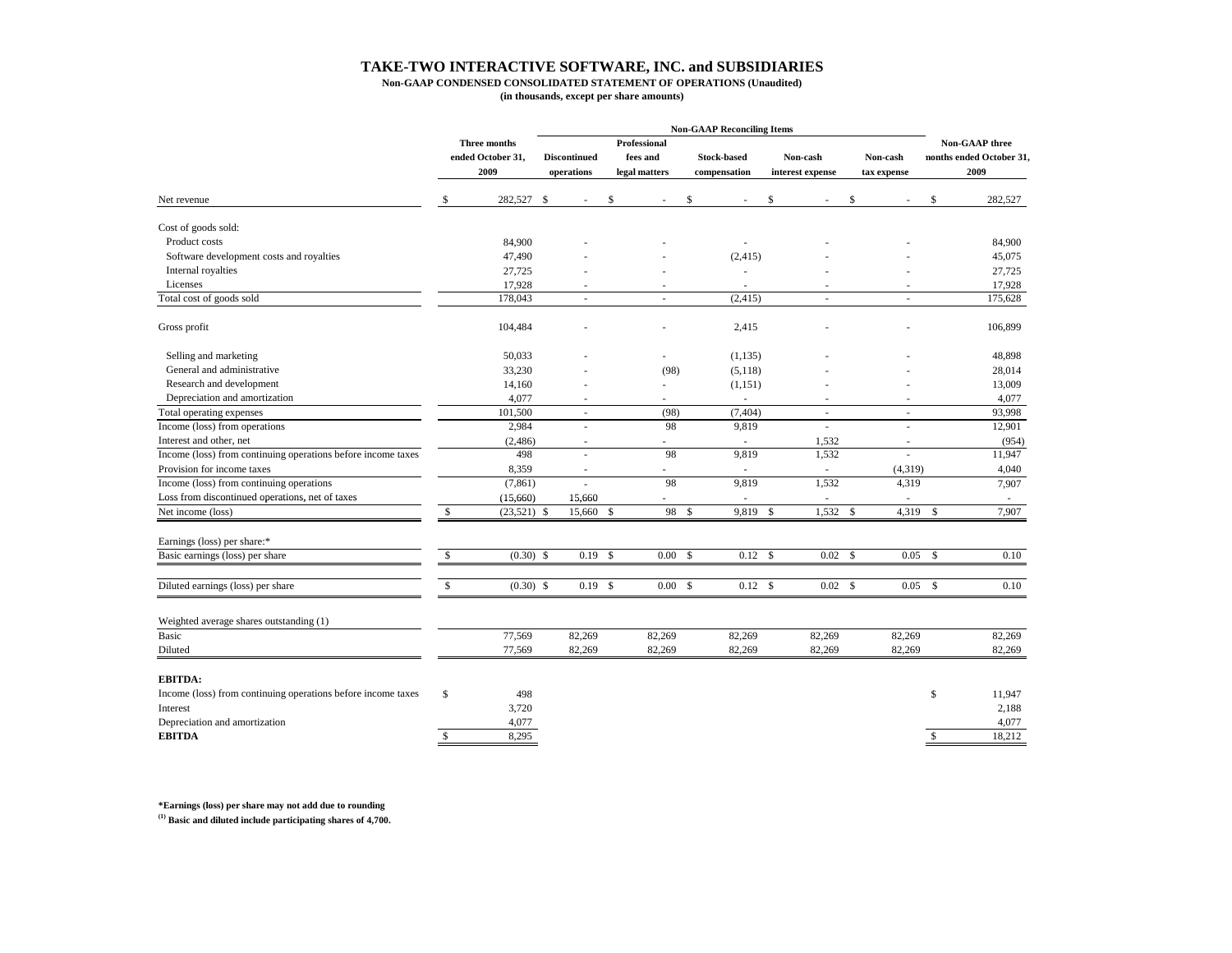#### **Non-GAAP CONDENSED CONSOLIDATED STATEMENT OF OPERATIONS (Unaudited)**

**(in thousands, except per share amounts)**

|                                                                |                          |                      |                         |               |                          | <b>Non-GAAP Reconciling Items</b> |                          |                          |                 |                 |                               |           |
|----------------------------------------------------------------|--------------------------|----------------------|-------------------------|---------------|--------------------------|-----------------------------------|--------------------------|--------------------------|-----------------|-----------------|-------------------------------|-----------|
|                                                                |                          | <b>Twelve months</b> | Sale of subsidiary      |               | Professional             |                                   |                          |                          |                 | <b>Business</b> | <b>Non-GAAP</b> twelve months |           |
|                                                                |                          | ended October 31,    | and discontinued        |               | fees and                 | <b>Stock-based</b>                | Non-cash                 | Non-cash                 |                 | reorganization  | ended October 31,             |           |
|                                                                |                          | 2010                 | operations              |               | legal matters            | compensation                      | interest expense         | tax expense              |                 | and related     | 2010                          |           |
| Net revenue                                                    | S                        | 1,159,017 \$         |                         | $\mathcal{S}$ |                          | -\$                               | <sup>\$</sup>            | \$.                      | <sup>\$</sup>   |                 | \$                            | 1,159,017 |
| Cost of goods sold:                                            |                          |                      |                         |               |                          |                                   |                          |                          |                 |                 |                               |           |
| Product costs                                                  |                          | 333,372              |                         |               |                          | ł,                                |                          |                          |                 |                 |                               | 333,372   |
| Software development costs and royalties                       |                          | 202,440              |                         |               |                          | (10,929)                          |                          |                          |                 |                 |                               | 191,511   |
| Internal royalties                                             |                          | 99,826               |                         |               |                          | ä,                                |                          |                          |                 |                 |                               | 99,826    |
| Licenses                                                       |                          | 67,809               |                         |               | $\overline{\phantom{a}}$ | $\sim$                            | ×                        |                          |                 |                 |                               | 67,809    |
| Total cost of goods sold                                       |                          | 703,447              | $\sim$                  |               | ÷.                       | (10, 929)                         | $\sim$                   | $\sim$                   |                 | $\sim$          |                               | 692,518   |
| Gross profit                                                   |                          | 455,570              |                         |               |                          | 10,929                            |                          |                          |                 |                 |                               | 466,499   |
| Selling and marketing                                          |                          | 191,347              |                         |               | ÷,                       | (4,158)                           |                          |                          |                 | (173)           |                               | 187,016   |
| General and administrative                                     |                          | 105,722              |                         |               |                          |                                   |                          |                          |                 | (1,048)         |                               | 94,521    |
| Research and development                                       |                          | 62,614               |                         |               | 960<br>ä,                | (11, 113)<br>(4,176)              |                          |                          |                 | (1,580)         |                               | 56,858    |
| Depreciation and amortization                                  |                          | 15,643               | $\sim$                  |               | $\overline{\phantom{a}}$ | $\omega$                          | $\overline{\phantom{a}}$ | $\overline{\phantom{a}}$ |                 | $\sim$          |                               | 15,643    |
| Total operating expenses                                       |                          | 375,326              | ٠                       |               | 960                      | (19, 447)                         | ×.                       | ×.                       |                 | (2,801)         |                               | 354,038   |
| Income (loss) from operations                                  |                          | 80,244               | ٠                       |               | (960)                    | 30,376                            | ×.                       | $\overline{\phantom{a}}$ |                 | 2,801           |                               | 112,461   |
| Interest and other, net                                        |                          | (17, 883)            | 3,831                   |               | ×                        | $\overline{\phantom{a}}$          | 6,987                    | $\sim$                   |                 | $\sim$          |                               | (7,065)   |
| Income (loss) from continuing operations before income taxes   |                          | 62,361               | 3,831                   |               | (960)                    | 30,376                            | 6,987                    |                          |                 | 2,801           |                               | 105,396   |
| Provision for income taxes                                     |                          | 12,680               | ×,                      |               | ÷.                       | ×,                                | ×.                       | (4,823)                  |                 |                 |                               | 7,857     |
| Income (loss) from continuing operations                       |                          | 49,681               | 3,831                   |               | (960)                    | 30,376                            | 6,987                    | 4,823                    |                 | 2,801           |                               | 97,539    |
| Loss from discontinued operations, net of taxes                |                          | (7,088)              | 7,088                   |               |                          |                                   | $\sim$                   |                          |                 |                 |                               |           |
| Net income (loss)                                              | \$                       | 42,593               | 10,919<br><sup>\$</sup> | -\$           | $(960)$ \$               | 30,376 \$                         | 6,987                    | 4,823<br>$\mathbb{S}$    | $\mathbb{S}$    | 2,801           | $\mathbf s$                   | 97,539    |
|                                                                |                          |                      |                         |               |                          |                                   |                          |                          |                 |                 |                               |           |
| Earnings (loss) per share:*<br>Basic earnings (loss) per share | $\overline{\mathcal{S}}$ | 0.50S                | $0.13$ \$               |               | $(0.01)$ \$              | $0.36$ \$                         | $0.08-$                  | $0.06$ \$                |                 | $0.03$ \$       |                               | 1.15      |
| Diluted earnings (loss) per share <sup>(1)</sup>               | $\mathbb{S}$             | 0.50 S               | $0.11 \,$ \$            |               | $(0.01)$ \$              | 0.31 S                            | $0.07$ \$                |                          | $0.05 \quad$ \$ | 0.03 S          |                               | 1.06      |
|                                                                |                          |                      |                         |               |                          |                                   |                          |                          |                 |                 |                               |           |
| Weighted average shares outstanding <sup>(2)</sup>             |                          |                      |                         |               |                          |                                   |                          |                          |                 |                 |                               |           |
| Basic                                                          |                          | 84,975               | 84,975                  |               | 84,975                   | 84,975                            | 84,975                   | 84,975                   |                 | 84,975          |                               | 84,975    |
| Diluted                                                        |                          | 84,975               | 97,902                  |               | 97,902                   | 97,902                            | 97,902                   | 97,902                   |                 | 97,902          |                               | 97,902    |
| EBITDA:                                                        |                          |                      |                         |               |                          |                                   |                          |                          |                 |                 |                               |           |
| Income (loss) from continuing operations before income taxes   | $\mathbb{S}$             | 62,361               |                         |               |                          |                                   |                          |                          |                 |                 | \$                            | 105,396   |
| Interest                                                       |                          | 15,459               |                         |               |                          |                                   |                          |                          |                 |                 |                               | 8,472     |
| Depreciation and amortization                                  |                          | 15,643               |                         |               |                          |                                   |                          |                          |                 |                 |                               | 15,643    |
| <b>EBITDA</b>                                                  | <sup>\$</sup>            | 93,463               |                         |               |                          |                                   |                          |                          |                 |                 | <sup>\$</sup>                 | 129,511   |
| Add: Business reorganization and related                       |                          | 2,801                |                         |               |                          |                                   |                          |                          |                 |                 |                               | $\sim$    |
| <b>Adjusted EBITDA</b>                                         | $\mathcal{S}$            | 96,264               |                         |               |                          |                                   |                          |                          |                 |                 | $\mathbf S$                   | 129,511   |

**\*Earnings (loss) per share ("EPS") may not add due to rounding**

**(1) For the twelve months ended October 31, 2010, non-GAAP EPS — diluted EPS has been calculated using the "if-converted" method as a result of the Convertible Senior Notes ("Convertible Notes") issued in June 2009. Non-GAAP net income used for computing non-GAAP diluted EPS has been adjusted by \$6,687 related to interest and debt issuance costs, net of tax. The shares used for computing includes 12,927 shares related to the potential dilution from the Convertible Notes. The "if-converted" method was not used for GAAP EPS presented as the assumed conversion would have been anti-dilutive.**

**(2) Basic and diluted include participating shares of 5,978.**